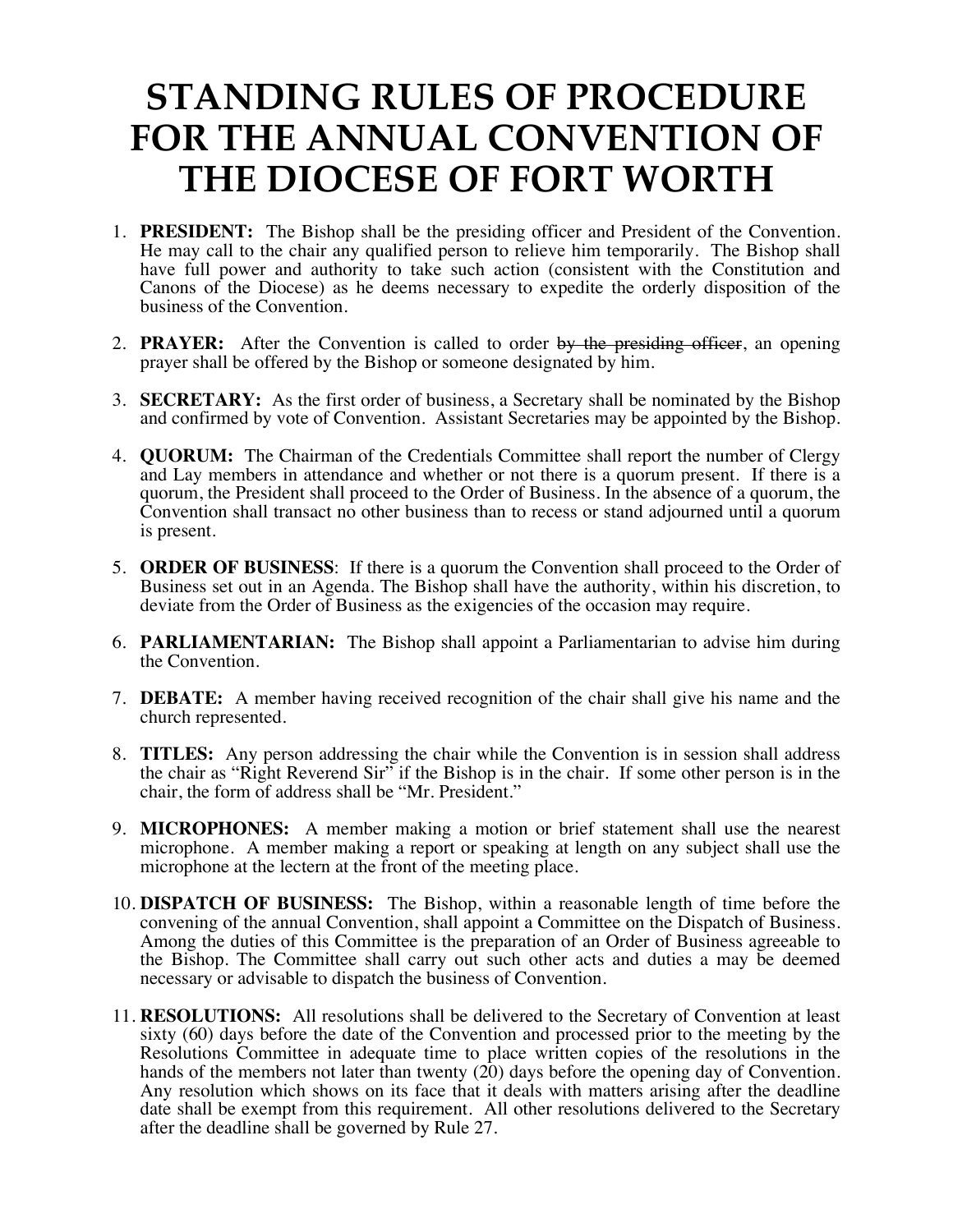- 12. **SPECIAL ORDER:** Any item of business of the Convention may be set as a special order of business or taken up out of its regular order at any time by the concurring majority vote of the members of both orders.
- 13. **NOMINATING COMMITTEE**: The Bishop shall appoint, not less than sixty (60) days in advance of each Annual Convention, a Nominating Committee which shall report to the Convention nominations for all elective offices (other than those for which the Bishop makes the nominations) in accordance with the following provisions:
	- a) There shall be nominated not less than two (2) nominees for each office. Each nominee shall be verified as an adult communicant in good standing.
	- b) There shall be obtained from each nominee presented his personal assurance of his willingness to serve and availability if elected.
	- c) The name of each nominee shall be accompanied by suitable brief biographical data, including a listing of Parish, Mission and Diocesan offices then or previously held.
	- d) Suggestions as to persons for consideration shall be received from Parishes, Missions, and Diocesan Institutions, and from individuals.
	- e) No member of the Nominating Committee shall be named a nominee by the Nominating Committee.
	- f) Further nominations for any office may be made on the floor of Convention at which time biographical data of the nature above described must be submitted in writing.
- 14. **ELECTIONS:** All members of the Convention entitled to vote, both clergy and laity, shall cast their ballots at one time for all elective offices. The election of all offices shall be by a concurrent majority of both orders voting. Voting shall proceed by successive ballot(s) until the requisite number of offices have been filled by a concurrent majority of both orders of those voting, unless another method of selection for the position is set out in the Constitution and Canons.
- 15. **TELLERS:** The Presiding Officer shall appoint tellers in sufficient number to count ballots promptly and with all reasonable dispatch. Additional tellers who are not members of the Convention may be appointed in order that the official tellers may not be obligated to absent themselves from the Convention while the ballots are being counted.
- 16. **APPOINTMENTS:** The Bishop shall have the authority to appoint all Board members, Trustees, Committee members, and to fill all other positions, unless another method of selection for the position is set out in the Constitution and Canons, or by a lawful authority.
- 17. **LIMITATIONS ON DEBATE:** To expedite the business of the Convention, debate on any pending resolution or motion shall be limited to five (5) minutes per speaker, alternating sides, and one (1) person shall not speak more than once on the pending matter until all other persons who so desire have had an opportunity to be heard. The time for discussion shall be divided as equally as practicable between the proponents and opponents of the pending subject.
- 18. **REPORTS:** All reports which have been printed and distributed in advance to all members of the Convention shall be presented by title only and not read; provided however, that any person presenting such a report may give a summary of it, requiring not more than five (5) minutes to deliver.